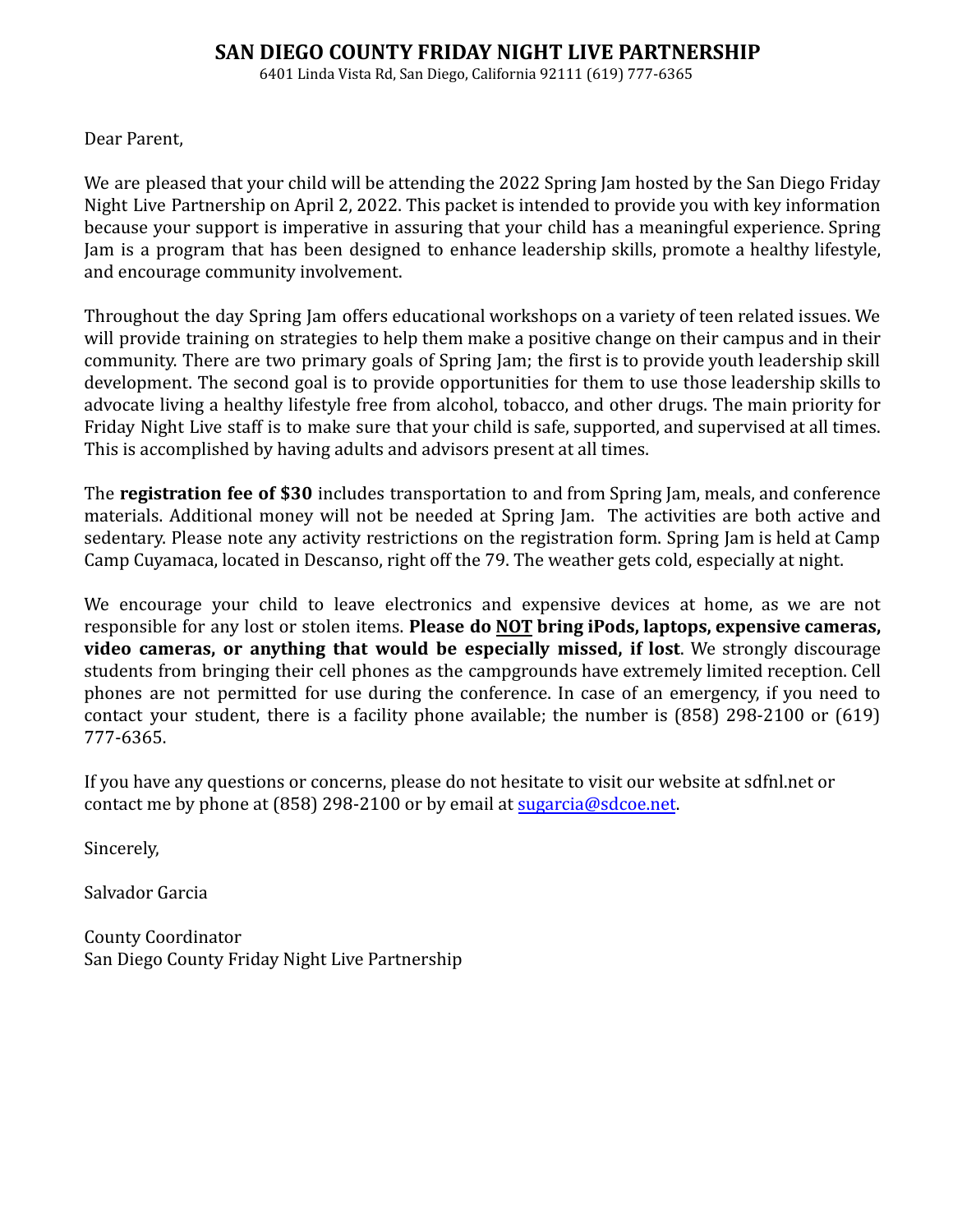

# MIddle School Youth Leadership Conference April 2, 2022 - Camp Cuyamaca

**Youth Registration Form Due March 15, 2022 |** Registration form -- Fee per participant \$30

## **Registration Information**

Name: The contract of the contract of the contract of the contract of the Graduation  $\frac{1}{\sqrt{2\pi}}$ 

Cell Phone: (\_\_\_) \_\_\_\_\_\_\_\_\_\_\_\_\_\_\_\_\_\_\_\_\_\_\_\_ Grade: □5th | □6th | □7th | □8th T-Shirt Size:: □S | □M | □L | □XL | □2XL

School: \_\_\_\_\_\_\_\_\_\_\_\_\_\_\_\_\_\_\_\_\_\_\_\_\_\_\_\_\_\_\_\_\_\_\_\_\_\_\_\_\_\_\_\_\_\_\_\_ Advisor Name: \_\_\_\_\_\_\_\_\_\_\_\_\_\_\_\_\_\_\_\_\_\_\_\_\_\_\_\_\_\_\_\_\_\_

#### **Conference Guidelines**

**Behavior Expectation:** All youth participants agree to be responsible for their own actions and will act in an appropriate manner at all times. Any violation of any of the SDCOE and/or school rules will subject youth to immediate expulsion from the event. In the event of expulsion from the event, parents/guardians will be responsible for their child's immediate transportation home.

**Personal Property:** Please note that participants should not bring items of value—laptops, iPods, cell phones etc. to the event. The SDCOE will not be responsible for lost or stolen items.

**Use of Drugs or Alcohol:** Participants either found using or under the influence or in possession of alcohol, tobacco or other drugs, will be removed from the program. Smoking cigarettes is not permitted.

**Activities:** Youth may choose to participate in a variety of supervised outdoor activities, such as swimming, hiking, rock climbing, or any other activities planned by the SDCOE or Camp Cuyamaca staff. Appropriate training and safety information will be provided. I understand that it is my child's choice to participate in the activities listed above.

**Dress Code**: Clothing should be constructed and worn in such a manner that is not unduly revealing nor should clothing be worn so that undergarments are revealed. This includes midriff tops that expose the stomach area and which are not long enough to be tucked into the pants, muscle shirts, very short miniskirts or short shorts, and other garments of this nature are not acceptable.

**Transportation:** Participants will be transported by bus coordinated by SDCOE. Participants may be transported by their parents or by transportation arranged by their school (bus or car/van provided by their parent or advisor). Upon advance notice, transportation may be either by school, car, van provided by SDCOE or chapter advisor. Parents are responsible for transportation to and from pick up locations. Youth may be transported to and from events in SDCOE vehicles.

**Media Release:** Parts of these activities will be photographed and/or videotaped. By allowing my child's participation in these activities, I hereby waive the right to the use of their name, likeness, performance and voice for the purpose of advertising or promoting the SDCOE in print or media, including the worldwide web without compensation either now or in the future.

This release is effective for: San Diego County Superintendent of Schools from April 2, 2022.

#### **My signature below indicates my acceptance of all the above conditions and releases: .**

| Youth Participant's Name (Please Print Clearly) | Youth Participant's Signature | Date |
|-------------------------------------------------|-------------------------------|------|
|                                                 |                               |      |
| Parent/Guardian Name (Please Print)             | Parent/Guardian Signature     | Date |
|                                                 |                               |      |
| Parent/Guardian Name (Please Print)             | Parent/Guardian Signature     | Date |
|                                                 |                               |      |

# **MAIL, SCAN OR YOUR COMPLETED FORMS AND PAYMENT BY March 15th TO: Friday Night Live - San Diego County Office of Education 6401 Linda Vista Road, San Diego, CA 92111**

**Ph: 619-777-6365 | Email: robert.gozum@sdcoe.net | Visit us at www.sdfnl.net**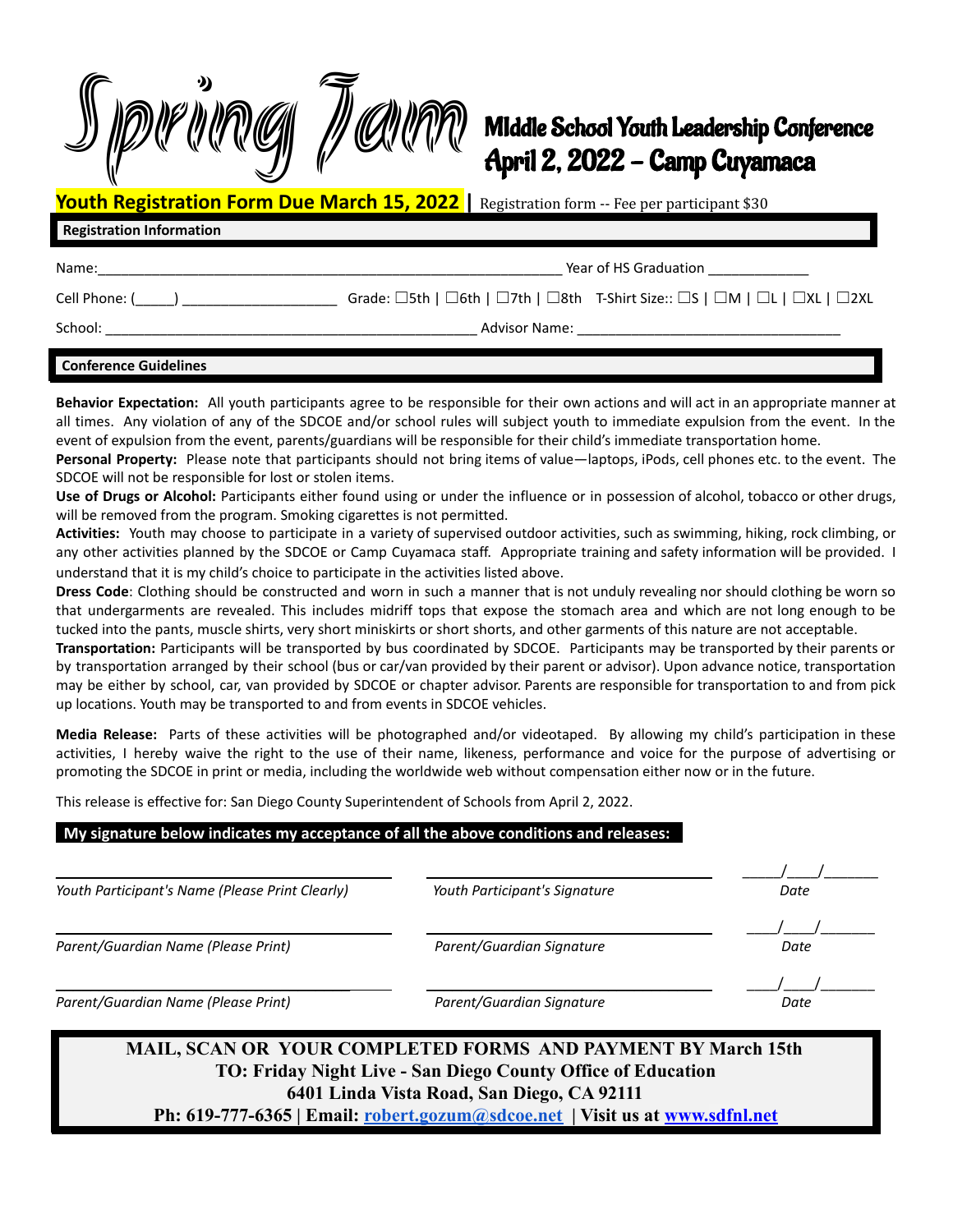| <b>CUYAMACA</b><br><b>OUTDOOR SCHOOL</b><br><b>6TH GRADE CAMP</b><br>For office use only:<br>Reviewed by<br>school health<br>technician or RN.<br>Initial:<br><b>Student's Name:</b><br>Last                                                                                                                                                                                                                                                                                                                                                                                | <b>Outdoor Education Program</b><br><b>Student Registration and Health Form</b><br>2021-22<br>To be Completed by Parent or Guardian<br>* Please Print Double-sided on Pink Paper *<br>First                                                                 |                  | san diego county office of<br>EDUCATI<br><b>FUTURE WITHOUT BOUNDARIES®</b><br>Attendance Dates:<br>Teacher: The control of the control of the control of the control of the control of the control of the control of the control of the control of the control of the control of the control of the control of the control of the<br>Date of Birth: Gender: $\Box F \Box M$                                 |
|-----------------------------------------------------------------------------------------------------------------------------------------------------------------------------------------------------------------------------------------------------------------------------------------------------------------------------------------------------------------------------------------------------------------------------------------------------------------------------------------------------------------------------------------------------------------------------|-------------------------------------------------------------------------------------------------------------------------------------------------------------------------------------------------------------------------------------------------------------|------------------|-------------------------------------------------------------------------------------------------------------------------------------------------------------------------------------------------------------------------------------------------------------------------------------------------------------------------------------------------------------------------------------------------------------|
| Parent/Guardian:<br>Name                                                                                                                                                                                                                                                                                                                                                                                                                                                                                                                                                    | Cell #                                                                                                                                                                                                                                                      | Home #           | Work #                                                                                                                                                                                                                                                                                                                                                                                                      |
| 2. $\qquad \qquad$<br>Name<br>If you cannot be reached in an emergency, who should be called?<br>$\frac{3}{2}$ . The set of the set of the set of the set of the set of the set of the set of the set of the set of the set of the set of the set of the set of the set of the set of the set of the set of the set of the set of<br>Name<br>Physician Name: Name and South American Communication of the Phone: Phone: Phone: Name and South American Communication of the Communication of the Communication of the Communication of the Communication of the Communicati | Cell #<br>Cell #                                                                                                                                                                                                                                            | Home #<br>Home # | Work #<br>Work #                                                                                                                                                                                                                                                                                                                                                                                            |
| A. Allergies (specify below)<br>$\Box$ Bee Stings/Insect Bites (circle)<br>$\Box$ Food *(list below)<br>$\Box$ Hay Fever/Sinus<br>$\Box$ Poison Oak<br><b>B.</b> $\Box$ Asthma $\Box$ Sending RX<br>C. $\Box$ Back or Neck Problems<br>D. $\Box$ Bedwetting (currently)<br>$E.$ $\Box$ Bowel Problems<br>F. $\Box$ Epilepsy or Seizure Disorder<br>G. $\Box$ Fainting<br>$H.$ $\Box$ Headache/Migraines<br>$\Box$ Heart Condition<br>$\square$ Nose Bleeds<br>J.                                                                                                            | Check $(\boxtimes)$ ALL applicable conditions of child and explain below<br>$\kappa$ . $\Box$ Recent broken bone or other injuries<br>$M \square$ Vegetarian<br>$\square$ Psychiatric/Emotional Illness:<br>R.<br>S.<br>Date of last tetanus vaccine:<br>Т. |                  | <b>Student Health Information and Authorization for Treatment</b><br>Activity restrictions: Activity restrictions:<br>N. $\Box$ Sleep walking (history of) - Date of last episode: ______________________<br><b>O.</b> $\Box$ ADD or ADHD (circle) $\Box$ Sending RX<br><b>Q.</b> $\Box$ Special Ed? $Y/N$ IEP? $Y/N$ for:<br>$\Box$ Does child require teacher aid in classroom? $Y/N$<br>with ADLs? $Y/N$ |
| Has your child been<br>vaccinated for COVID-19?<br>$\Box$ Yes $\Box$ NO<br>Letter                                                                                                                                                                                                                                                                                                                                                                                                                                                                                           | COVID-19? If yes, please specify:<br>Briefly explain ALL items checked above (refer to each item by letter)<br><b>Allergies</b>                                                                                                                             |                  | Has your child been exposed to any communicable disease within the past month, including<br>And explain any other medical issues not listed above (use additional sheets if necessary)                                                                                                                                                                                                                      |
| Specify type(s)                                                                                                                                                                                                                                                                                                                                                                                                                                                                                                                                                             | Child's reaction                                                                                                                                                                                                                                            |                  | (*Also disclose all medically necessary dietary requirements on a Special Meal Accommodation Form signed by a physician.)<br>Authorized treatment(s)                                                                                                                                                                                                                                                        |

**ALL routine medications (BOTH prescription and non-prescription) must be in the original container and accompanied by a Medication Authorization Form signed by a prescribing physician (MD, DO, NP, or PA) and parent/guardian.**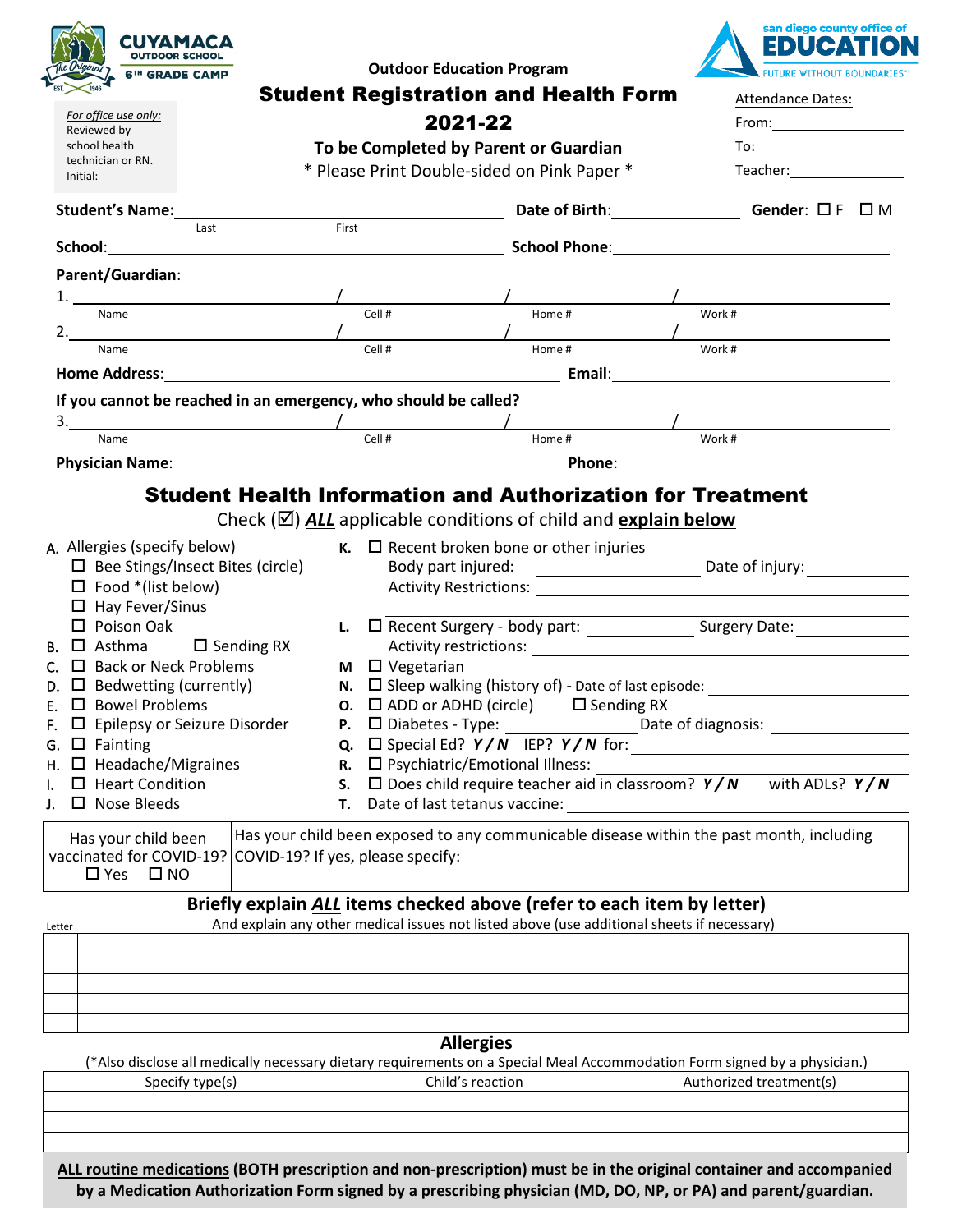() These sections must be completed for your form to be processed ()

#### **Non-Prescription Medication Available on an As-Needed Basis**

Occasionally, it is necessary to provide students with non-prescription medications when they are at the camp. The medications listed below are kept in stock at the camp for this purpose. **Do not send any of these items to the camp**. Please check "yes" or "no" (⊠) below to indicate your permission for the listed medications to be administered by the Outdoor School Nurse or an authorized responsible staff member.

#### **We will not administer any medication without authorization**.

| YES NO<br>Tylenol (head/muscle aches/cramps fever/pain)<br>Ibuprofen (head/muscle aches/cramps fever/pain)<br>Throat lozenges (sore throat)<br>Tums/ Pepto-Bismol (stomachache / diarrhea)<br>Fiber Choice (constipation)<br>Dramamine (motion sickness) | NO.<br>/ES<br>Benadryl oral/ topical (allergies, itch/bite)<br>Claritin / Zyrtec (allergies / hay fever)<br>Sudafed PE (congestion)<br>Robitussin (cough)<br>Hydrocortisone Cream (itch / rash)<br>Neosporin antibiotic ointment (cuts/ burns) |
|----------------------------------------------------------------------------------------------------------------------------------------------------------------------------------------------------------------------------------------------------------|------------------------------------------------------------------------------------------------------------------------------------------------------------------------------------------------------------------------------------------------|
|----------------------------------------------------------------------------------------------------------------------------------------------------------------------------------------------------------------------------------------------------------|------------------------------------------------------------------------------------------------------------------------------------------------------------------------------------------------------------------------------------------------|

#### *Authorization for Medical Treatment* **– Signature required for student to receive treatment.**

I hereby authorize emergency medical or surgical care at the nearest hospital, should a medical emergency arise, and I am not immediately available. I further authorize site personnel to assist my child in the use of the medications indicated above and those listed on the attached Medication Authorization Form.

**Parent/Guardian Signature: Date:**

 $\bullet$ 

Parent/Guardian Parent/Guardian

### **IMPORTANT:** Are you sending prescription <u>or</u> non-prescription medication to the site? □ Yes □ No

If "Yes", then complete the **Medication Authorization Form** and send with the medication. Send a copy of the completed Medication Authorization Form to your home school's nurse at least 3 weeks prior to your student's encampment.

#### **Medical Insurance Information**

| Medi-Cal Coverage | Policy #      |           |
|-------------------|---------------|-----------|
| Private Insurance | Insurer Name: | Policy #: |

# **Parent/Guardian Permission for Participation in the Cuyamaca Outdoor School Sixth Grade Camp**

#### *Participant Liability Release, Hold Harmless and Indemnification*

I, the undersigned parent/guardian, consent to my child's voluntary participation in an extended school field trip at San Diego County Office of Education (SDCOE)'s Cuyamaca Outdoor School (COS). I acknowledge that my child and I fully understand that participation may involve risk of serious injury or death, including losses which may result not only from my child's own actions, inactions, or negligence, but also from the actions, inactions, or negligence of others, the condition of the facilities, equipment, or areas where activities are being conducted. I understand that if I have any risk concerns, I should discuss the associated risks with my child's school before I sign this document and before the field trip begins.

I acknowledge that I am aware that there are risks to my child, myself, and any members of our household of exposure to, directly or indirectly arising out of, contributed to, by, or resulting from an outbreak of any and all communicable disease, including but not limited to, the virus "severe acute respiratory syndrome coronavirus 2 (SARS-CoV-2)", which is responsible for Coronavirus Disease (COVID-19) and/or any mutation or variation thereof.

In consideration of having the opportunity to participate in the Cuyamaca Outdoor School program, I hereby voluntarily agree to waive, hold harmless, indemnify, and release SDCOE/COS, its Board members, administrators, officers, agents, employees, volunteers, representatives, and other individuals acting on its behalf from any and all claims, demands, damages and causes of action of any nature whatsoever arising out of ordinary negligence which I, my heirs, my assigns or successors may have against them for, on account of, or by reason of my child's participation in COS. I indicate my agreement to this hold harmless elective by signing below.

#### *COVID-19 Testing at Cuyamaca Outdoor School*

I hereby give permission for a trained COS staff member to administer a nasal swab COVID-19 test if my child becomes ill and/or exhibits any COVID-19 related symptom(s).

#### *Authorization for Student Transportation*

I hereby authorize employees of San Diego County Office of Education and/or my child's school or district to transport my child in buses, SDCOE owned vehicles, or personal vehicles for field trips, between home, school, and Cuyamaca Outdoor School, and for emergency purposes.

#### *Required Pick Up*

I acknowledge that If my child becomes ill, exhibits COVID-19 related symptoms not related to a pre-existing medical condition listed above, tests positive for COVID-19 while at COS, or does not follow school and/or COS rules, I or the emergency contact listed on this form, will be required to pick up my child from COS *within four-hours of being notified*.

#### *Discipline Policy*

I acknowledge that if my child does not follow school and COS rules, COS staff will attempt to work with my child to help them make better choices. In some circumstances, disciplinary consequences may be implemented. Depending on the severity of the behavior, consequences may include being "timed out" of fun activities, suspended from their home school, and/or having to be picked up and brought home by me or the emergency contact listed on this form.

#### *Media Release*

Videos and/or photos may be taken and used for promotional and/or news purposes. If you *do not* wish to have your child included in such videos or photos, it is your responsibility to contact the camp secretary no later than two (2) weeks prior to camp at 760 765-3000

I HAVE READ, UNDERSTAND, AND AGREE TO ALL TERMS AND CONDITIONS OF THIS DOCUMENT. **BY SIGNING BELOW, I ACKNOWLEDGE AND REPRESENT THAT I HAVE READ THIS ENTIRE AGREEMENT, THAT I UNDERSTAND THAT I AM GIVING UP SUBSTANTIAL LEGAL RIGHTS, INCLUDING MY RIGHT TO SUE, AND THAT I HAVE SIGNED THIS AGREEMENT KNOWINGLY AND VOLUNTARILY.**

 $\overline{a}$